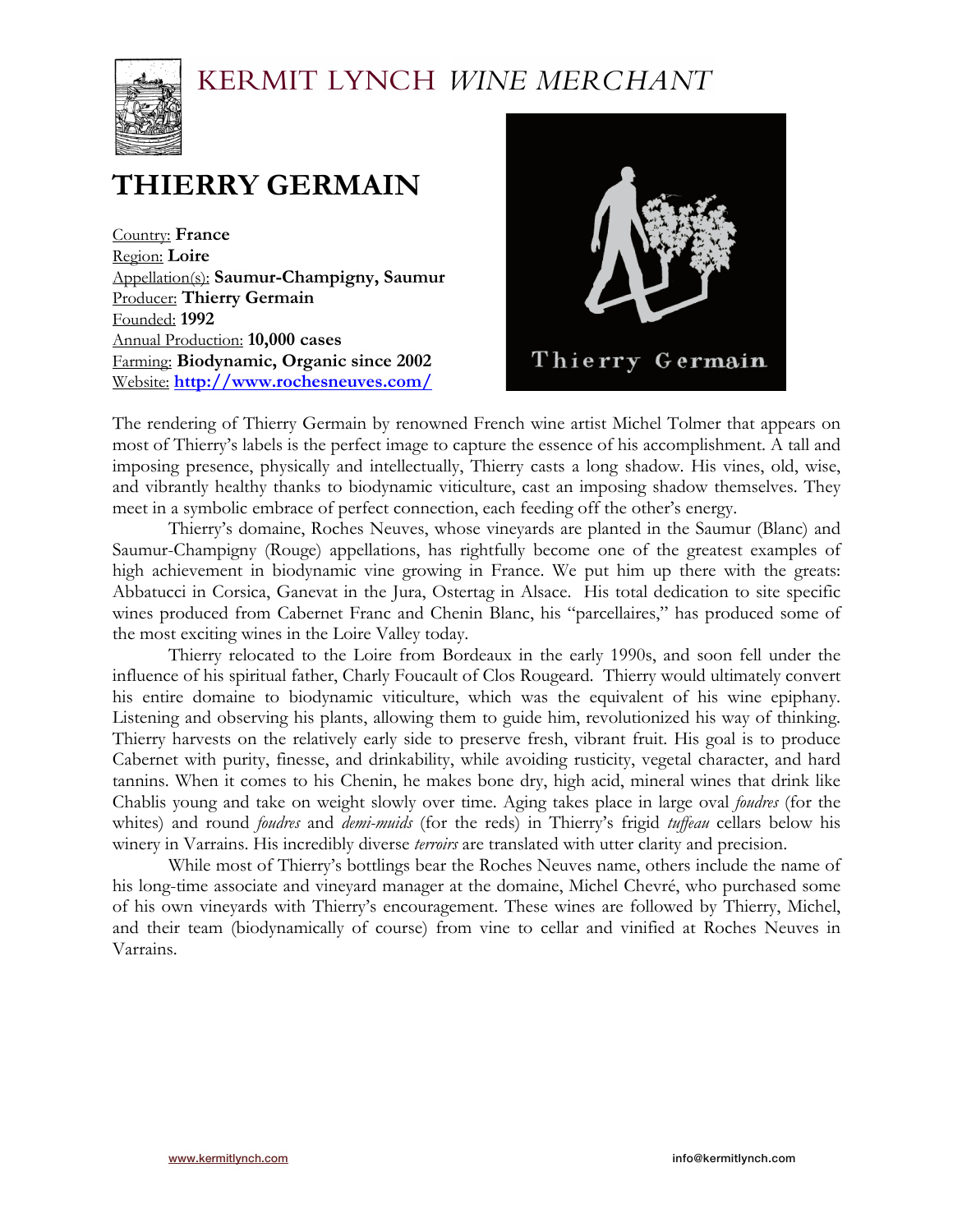

### THIERRY GERMAIN **(continued)**

| Wine                                        | <b>Blend</b>                                                      | <b>Vine Age</b>  | <b>Soil Type</b>                                              | <b>Vineyard</b><br>Area* |
|---------------------------------------------|-------------------------------------------------------------------|------------------|---------------------------------------------------------------|--------------------------|
| Saumur-Champigny "Domaine"                  | Cabernet Franc                                                    | 4 to 70<br>years | Sand, Clay, Tuffeau<br>Limestone                              | 15 ha                    |
| Saumur-Champigny "Roche"                    | Cabernet Franc                                                    | 25 years         | Chalk, Sand, Clay,<br>Limestone                               | 6 ha                     |
| Saumur-Champigny<br>"Terres Chaudes"        | Cabernet Franc                                                    | 45 years         | Clay, Tuffeau<br>Limestone                                    | 4 ha                     |
| Saumur-Champigny "Marginale"                | Cabernet Franc                                                    | 45 years         | Clay, Turonien<br>Supérieur Limestone                         | 2.5 ha                   |
| Saumur-Champigny<br>"Franc de Pied"         | Cabernet Franc                                                    | 12 years         | Sand, Limestone                                               | 1.20 ha                  |
| Saumur-Champigny<br>"Clos de l'Echelier"    | Cabernet Franc                                                    | 40 years         | Clay, Turonien<br>Supérieur Limestone                         | 1.80 ha                  |
| Saumur-Champigny "Mémoires"                 | Cabernet Franc                                                    | 112 years        | Silex Scree, Turonien<br>Supérieur Limestone                  | $0.8$ ha                 |
| Saumur-Champigny<br>"Outre Terre"           | Cabernet Franc                                                    | 20 years         | Clay, Limestone                                               | 0.60                     |
| Saumur "L'Insolite"                         | Chenin Blanc                                                      | 90 years         | Silex, Clay, Red<br>Limestone, Sandstone                      | 3 <sub>ha</sub>          |
| Saumur "Clos Romans"                        | Chenin Blanc                                                      | 8 years          | Sand, Clay, Senonien<br>Limestone                             | $0.30$ ha                |
| Saumur<br>"L'Echelier" Blanc                | Chenin Blanc                                                      | 70 years         | Sand, Clay, Turonien<br>Supérieur Limestone                   | 1 <sub>ha</sub>          |
| Saumur "Clos de l'Ecotard"                  | Chenin Blanc                                                      | 8 years          | Clay, Active<br>Limestone (with<br>limestone<br>outcroppings) | 1 <sub>ha</sub>          |
| Saumur<br>"Les Pentes du Clos de l'Ecotard" | Chenin Blanc                                                      | 8 years          | Active Limestone                                              | 1 <sub>ha</sub>          |
| Saumur<br>"Le Clos du Moulin"               | Chenin Blanc                                                      | 80 years         | Sand, Clay, Senonien<br>Limestone                             | 1 ha                     |
| Saumur "Terres"                             | Chenin Blanc                                                      | 90 years         | Silex, Clay                                                   | $0.60$ ha                |
| Saumur "Bulles de Roche"                    | 90% Chenin<br>Blanc, 5%<br>Cabernet Franc,<br>$5\%$<br>Chardonnay | 60 years         | Clay, Limestone                                               | 1.20 ha                  |

\* "ha"=hectares; one hectare equals roughly two and a half acres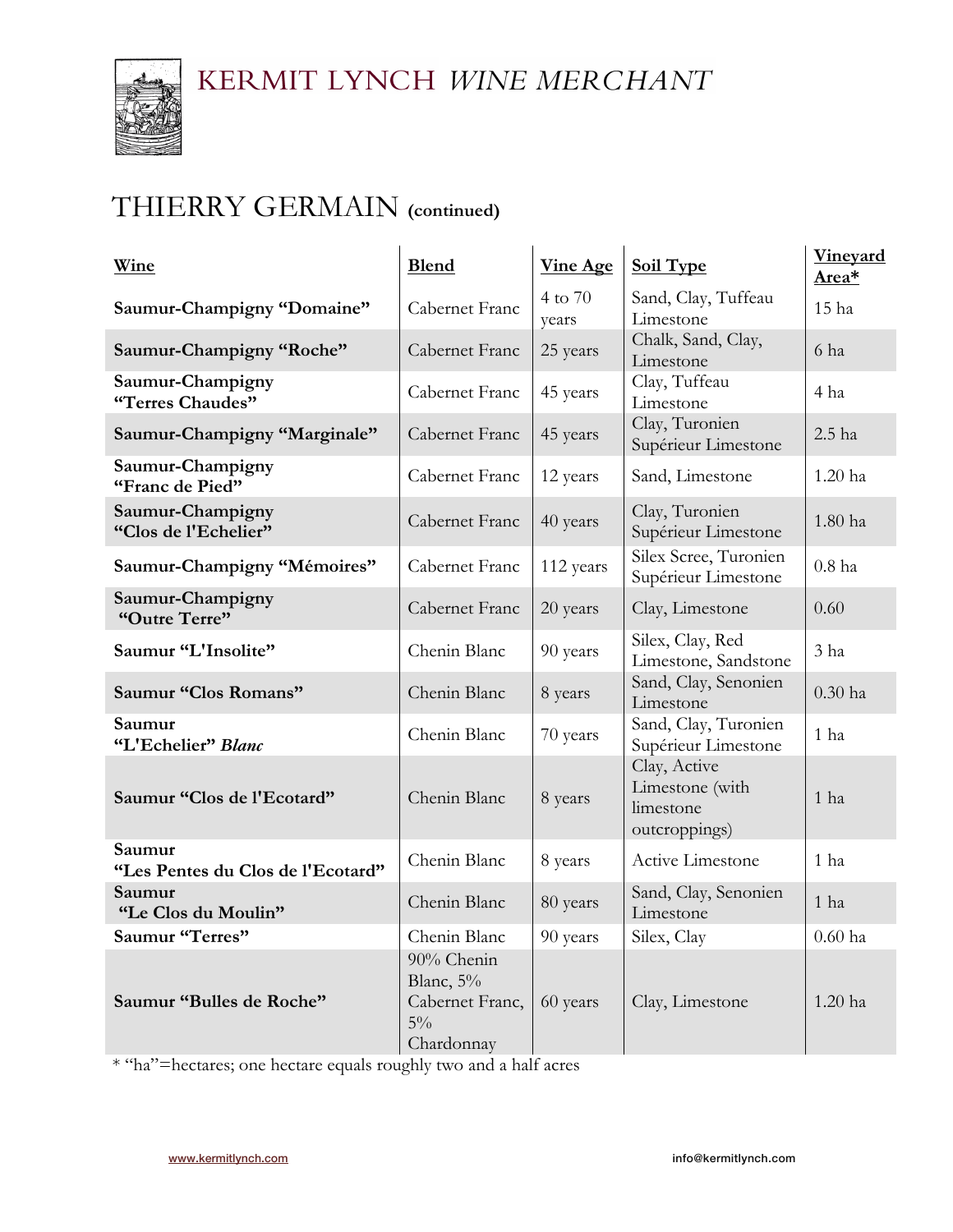

### THIERRY GERMAIN (continued)

### **VITICULTURE / VINIFICATION**

- Hand harvested
- Sorted by hand at the winery
- Natural fermentation for all wines
- No new oak barrels or tanks of any size
- All still wines aged in bottle for 6 months

• All vineyards are certified biodynamic by Biodyvin except the Clos de L'Ecotard which is certified organic by Ecocert (and is also worked biodynamically)

### **Saumur-Champigny "Domaine"**

- 100% de-stemmed
- Fermentation in stainless steel tank for 8 to 10 days
- Light pumpovers during fermentation—meant to infuse the grapes not extract them
- Aged in stainless steel and wood tanks, on fine lees, without sulfur, for 3 to 4 months
- Communes: Chaintres de Varrains and Saumur

#### **Saumur-Champigny "Roche"**

- 100% de-stemmed
- Fermentation in stainless steel tank for 8 to 10 days
- Light pumpovers during fermentation—meant to infuse the grapes not extract them
- Aged in stainless steel and wood tanks, on fine lees, without sulfur, for 3 to 4 months
- Communes: Chaintres de Varrains and Saumur

#### **Saumur-Champigny "Terres Chaudes"**

- 100% de-stemmed
- Fermented in cement tank for 18 to 22 days
- Light pumpovers during fermentation—meant to infuse the grapes not extract them
- Aged on fine lees in 6000L or 1200L *foudre* for 12 months
- Commune: Chacé
- Sourced from the *lieu-dit* "Les Poyeux"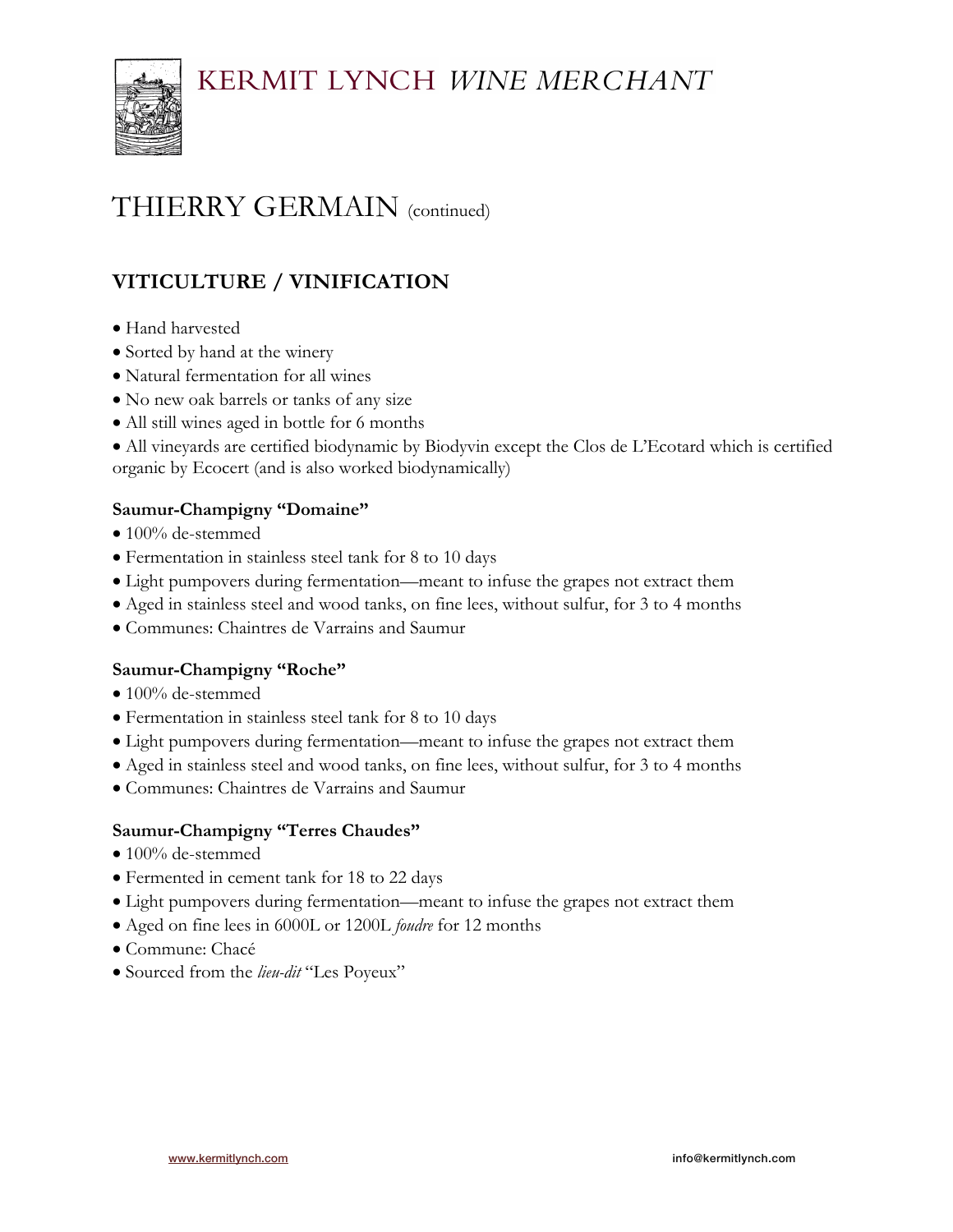

# THIERRY GERMAIN (continued)

### **Saumur-Champigny "Marginale"**

- 100% de-stemmed
- Fermented in *foudre*
- Light pumpovers during fermentation—meant to infuse the grapes not extract them
- Aged in 228L (2 3 year old) barrels, 1200L *foudre*, and 2500L *foudre* for 18 to 24 months
- Only made in great vintages
- Communes: Chacé and Varrains

### **Saumur-Champigny "Franc de Pied"**

- 100% whole cluster fermentation
- Fermentation in *foudre* for 8 to 10 days
- 1 punchdown per day
- Aged in 1200L *foudre* for 12 months
- Commune: Saumur

#### **Saumur-Champigny "Clos de l'Echelier"**

- 100% de-stemmed
- Fermented in conical tanks
- Fermentation lasts 10 to 15 days
- Light pumpovers during fermentation—meant to infuse the grapes not extract them
- Aged in 1200L *foudre* and 600L *demi-muid* for 12 months
- Commune: Dampierre sur Loire
- Vineyard is an actual clos, surrounded by a wall built 300 years ago

#### **Saumur-Champigny "Mémoires"**

- 100% de-stemmed
- Fermented in conical tanks
- Fermentation lasts 10 to 15 days
- Light during fermentation pumpovers—meant to infuse the grapes not extract them
- Aged in 2500L *foudre* for 12 months
- Commune: Dampierre sur Loire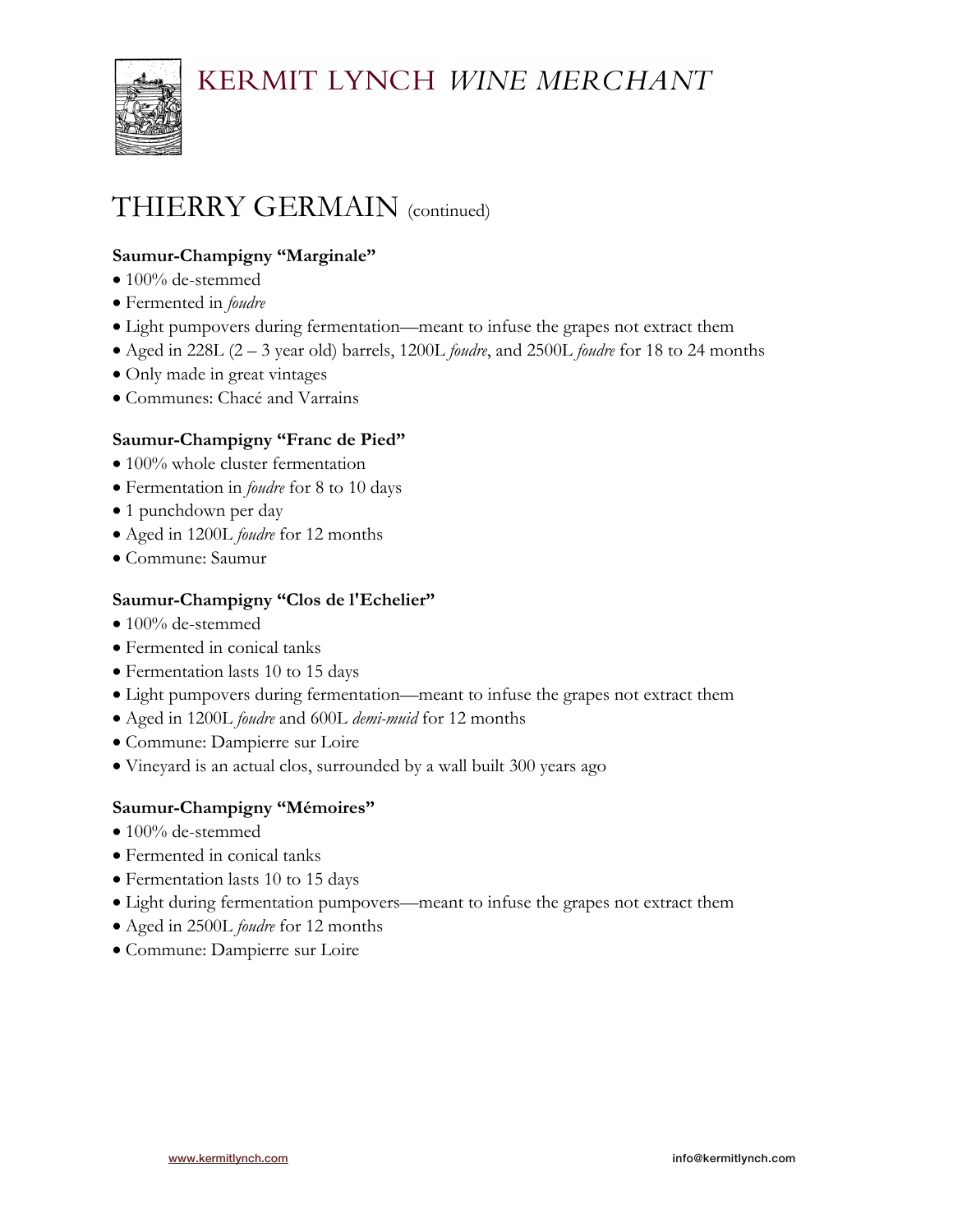

### THIERRY GERMAIN (continued)

### **Saumur-Champigny "Outre Terre"**

- 100% de-stemmed
- Fermentation and macération for 8 months in 800L Georgian amphora
- No punchdowns or pumpovers
- Aged for 12 months in barrel
- No sulfur
- Bottled in the cellar directly from barrel to bottle
- Commune: Saumur

### **Saumur "L'Insolite"**

- Fermentation in 1200L *foudre* for 2 months
- Aged on fine lees in 1200L *foudre* for 12 months
- Commune: Saumur, *lieux-dits* Les Cerpes and Saint Vincent

### **Saumur "Clos Romans"**

- Fermented in 400L barrel for 2 months
- Aged on fine lees in 400L barrel for 9 months
- Commune: Parnay
- Vineyard is an actual clos, surrounded by a wall built in the 9th century

#### **Saumur "L'Echelier"**

- Fermented in 600L (1 year old) *demi-muid* for 3 months
- Aged on fine lees in 600L *demi-muid* for 9 months
- Commune: Dampierre sur Loire
- Vineyard is an actual clos, surrounded by a wall built 300 years ago

#### **Saumur "Clos de l'Ecotard"**

- Green harvesting, leaving only 4 to 6 bunches per vine
- Fermentation in 400L barrels for 1/3 of wine, 228L (2 year old) barrels for 2/3
- Aged in 1200L *foudre* for 8 months
- Commune: Courchamps, *lieu-dit* Clos de l'Ecotard

#### **Saumur "Les Pentes du Clos de l'Ecotard"**

- Fermented in 2500L *foudre* for 6 weeks
- Aged in 2500L *foudre* for 8 month
- Commune: Courchamps, *lieu-dit* Clos de l'Ecotard